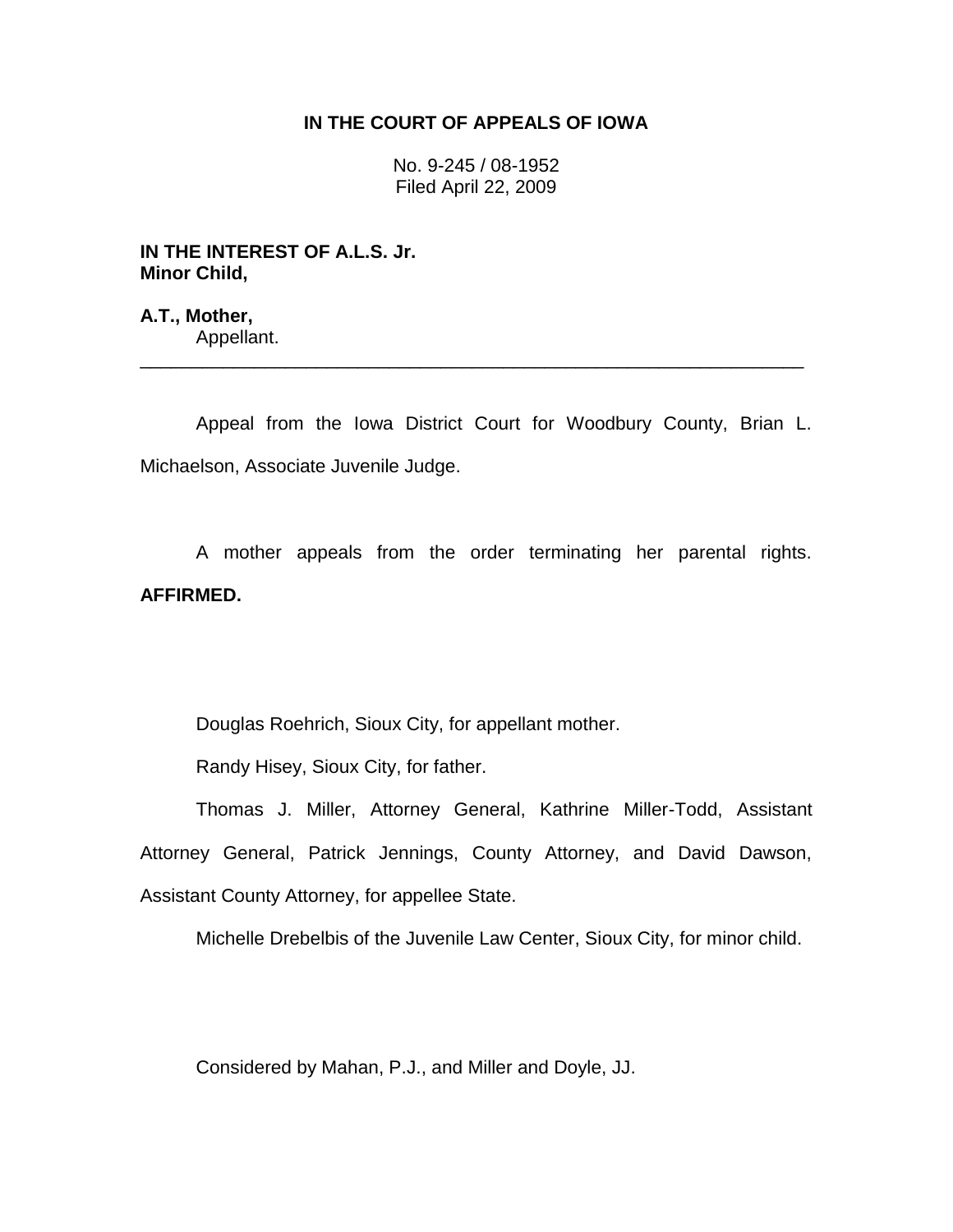# **MAHAN, P.J.**

 $\overline{a}$ 

April appeals the juvenile court's order terminating her parental rights to her nine-year-old son, A.L.S. We affirm.

### **I. Background Facts and Proceedings.**

A.L.S. is the child of April and Alberto.<sup>1</sup> This case came to the attention of the Iowa Department of Human Services (DHS) in April 2007, when A.L.S. was removed from April's care because April's residence was unfit and because April exposed him to a violent environment, could not address his hygiene, and emotionally abused him. April's two other children, A.T. and M.S., ages seven and three, were also removed from her care at that time. $2$  The Indian Child Welfare Act, both State and Federal, was found to apply to all three children because April was an enrolled member of the Oglala Sioux Tribe.

Upon their removal, A.T. and M.S. were initially placed with April's mother in South Dakota, but were later transferred to the custody of the Oglala Sioux Tribe under agreement of the parties. A.T. and M.S. were therefore not adjudicated in Iowa.<sup>3</sup> Although the Oglala Sioux Tribe intervened in the underlying child in need of assistance (CINA) proceeding with regard to A.L.S., it later withdrew any effort to take jurisdiction of A.L.S. $<sup>4</sup>$  Upon A.L.S.'s removal, he</sup>

 $1$  The parental rights of Alberto were also terminated, but he does not appeal.

 $2$  A.T. and M.S. are A.L.S.'s half-siblings. The children have different fathers.

<sup>&</sup>lt;sup>3</sup> Although the children were not returned to April's care, April at some point resumed care of A.T. and M.S. In February 2008 A.T. and M.S. were present when the police were called regarding a domestic dispute involving April and her current paramour. A.T. was injured in the incident. A child protective assessment was founded, but April fled to South Dakota with A.T. and M.S. before DHS investigated the incident.

 $4$  The Oglala Sioux Tribe has not assisted in considerations of traditional support resolutions, family member consultations, and tribally appropriate preservation alternatives to A.L.S.'s separation from April as a result of April's disinterest in resuming care of A.L.S.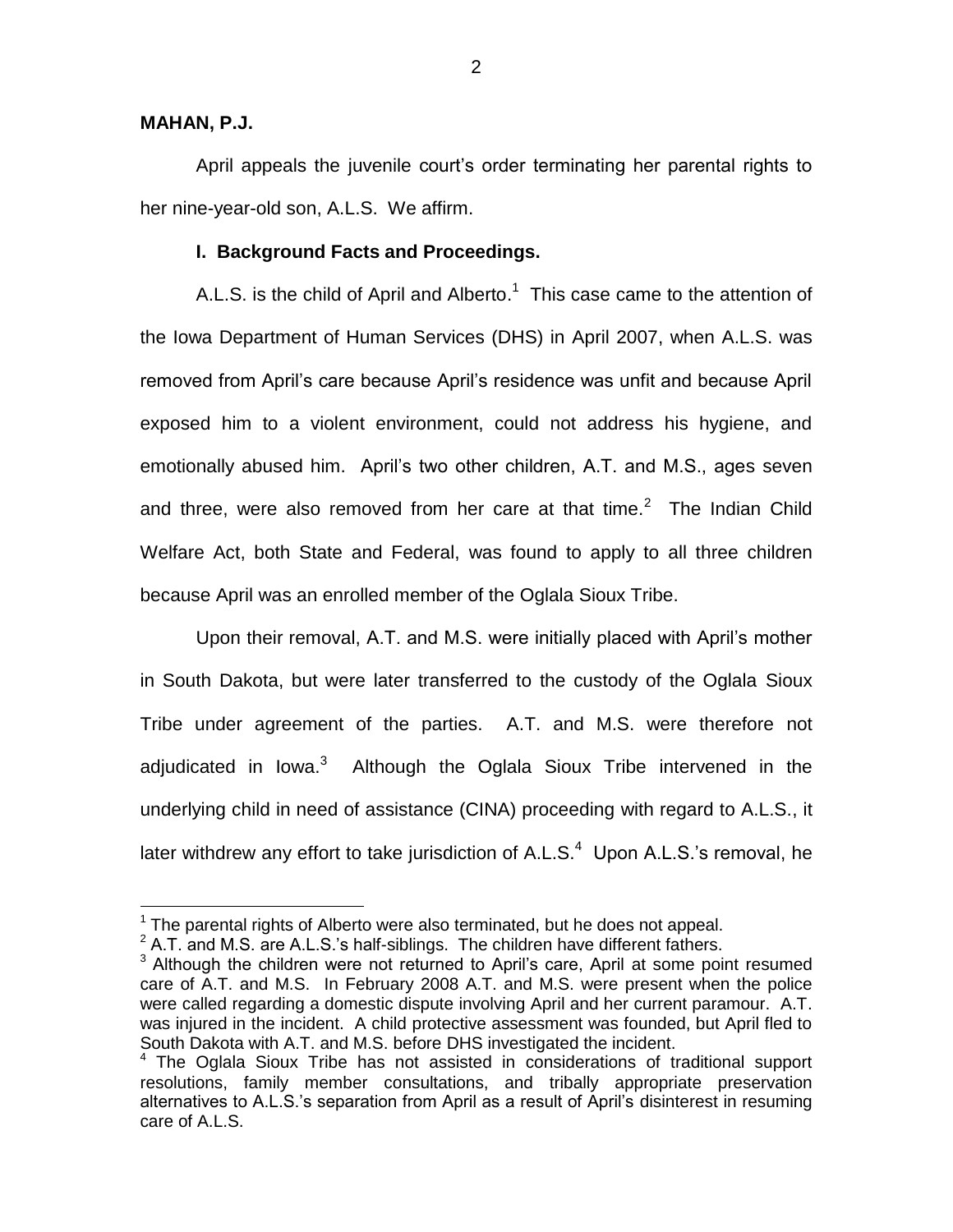was placed in family foster care. Thereafter, on July 26, 2007, A.L.S. was adjudicated CINA and was placed in Alberto's care. From July 2007 until the termination petition was filed, April did not contact A.L.S., made no effort to resume care of A.L.S., provided no financial support for A.L.S., and did not otherwise assume the parental duties or responsibilities for A.L.S.

A.L.S. remained in Alberto's care until December 2007, when he was removed as a result of Alberto's arrest for domestic assault upon his live-in girlfriend after an all-night alcohol party. A.L.S. spent approximately one month in shelter and was returned to Alberto's care. A.L.S. remained in Alberto's care until July 2008, when he was again removed due to Alberto's arrest for driving while intoxicated with A.L.S. in the car and Alberto's assault with a knife of the same live-in girlfriend. A.L.S. has not been returned to Alberto's care since that time.<sup>5</sup> At the time of termination, A.L.S. was placed in family foster care.

As concerns A.L.S., the mother and child first came to the attention of DHS in January 2001, when April abandoned A.L.S. with friends of Alberto's and stated that she no longer wished to care for him. A.L.S. was placed in shelter care and then family foster care, but he was eventually re-placed in April's care in May 2001. In August 2001 A.L.S. was again removed from April's care for two days when it was suspected that he had been sexually abused.<sup>6</sup> At that time, April was pregnant with A.T., and M.S. was not yet born. A.L.S. has been the subject of several more child protective assessments while in April's custody prior to the instant case.

 $\overline{a}$ 

<sup>&</sup>lt;sup>5</sup> Alberto was awaiting criminal prosecution for OWI fifth offense and habitual offender at the time of termination.

 $6$  The report was subsequently unfounded.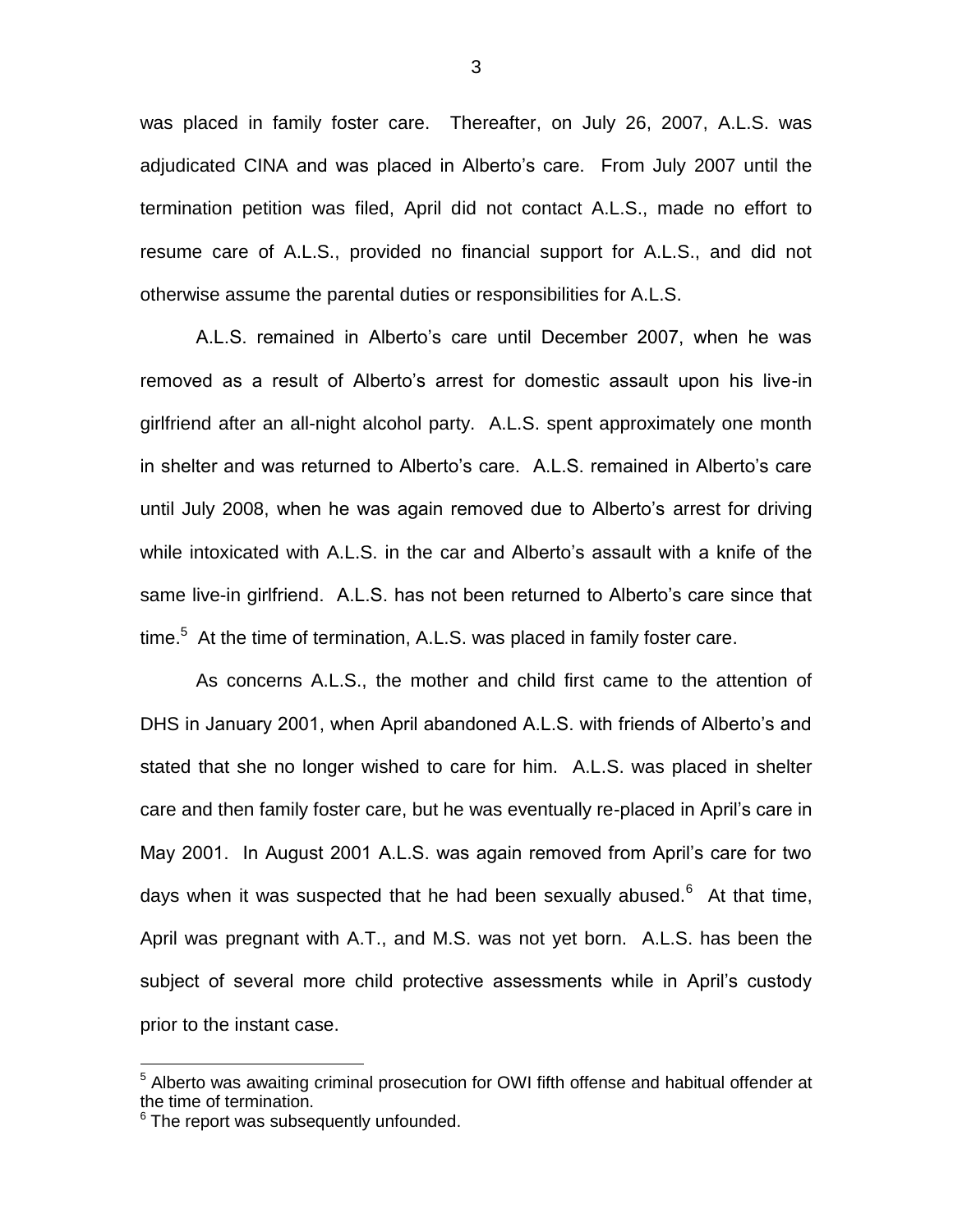On September 8, 2008, the State filed a termination petition. At that time, April established contact with DHS. She refused to give her current address, but informed the DHS case manager that her other children were currently on the reservation with a relative under a guardianship. April called on numerous occasions, providing different numbers and leaving messages asking for visitation. DHS efforts to contact April at the numbers she gave were unsuccessful.

On November 18, 2008, at the hearing on the petition to terminate parental rights, April's attorney informed the court that he had received a telephone call from April several hours prior and she had indicated she was in Sioux Falls, South Dakota, without transportation. The court denied the attorney's motion to continue, and the hearing proceeded in April's absence. In an order filed November 20, 2008, the court terminated April's parental rights pursuant to Iowa Code sections 232.116(1)(b) (2007). April now appeals.

#### **II. Scope and Standard of Review.**

We review termination of parental rights de novo. *In re Z.H.*, 740 N.W.2d 648, 650-51 (Iowa Ct. App. 2007). Grounds for termination must be proved by clear and convincing evidence. *In re J.E.*, 723 N.W.2d 793, 798 (Iowa 2006). Our primary concern is the best interests of the child. *Id*.

### **III. Issues on Appeal.**

### **A. Clear and Convincing Evidence.**

April argues the State failed to prove the grounds for termination by clear and convincing evidence. Under section 232.116(1)(b), parental rights may be terminated if the court finds by clear and convincing evidence that the child has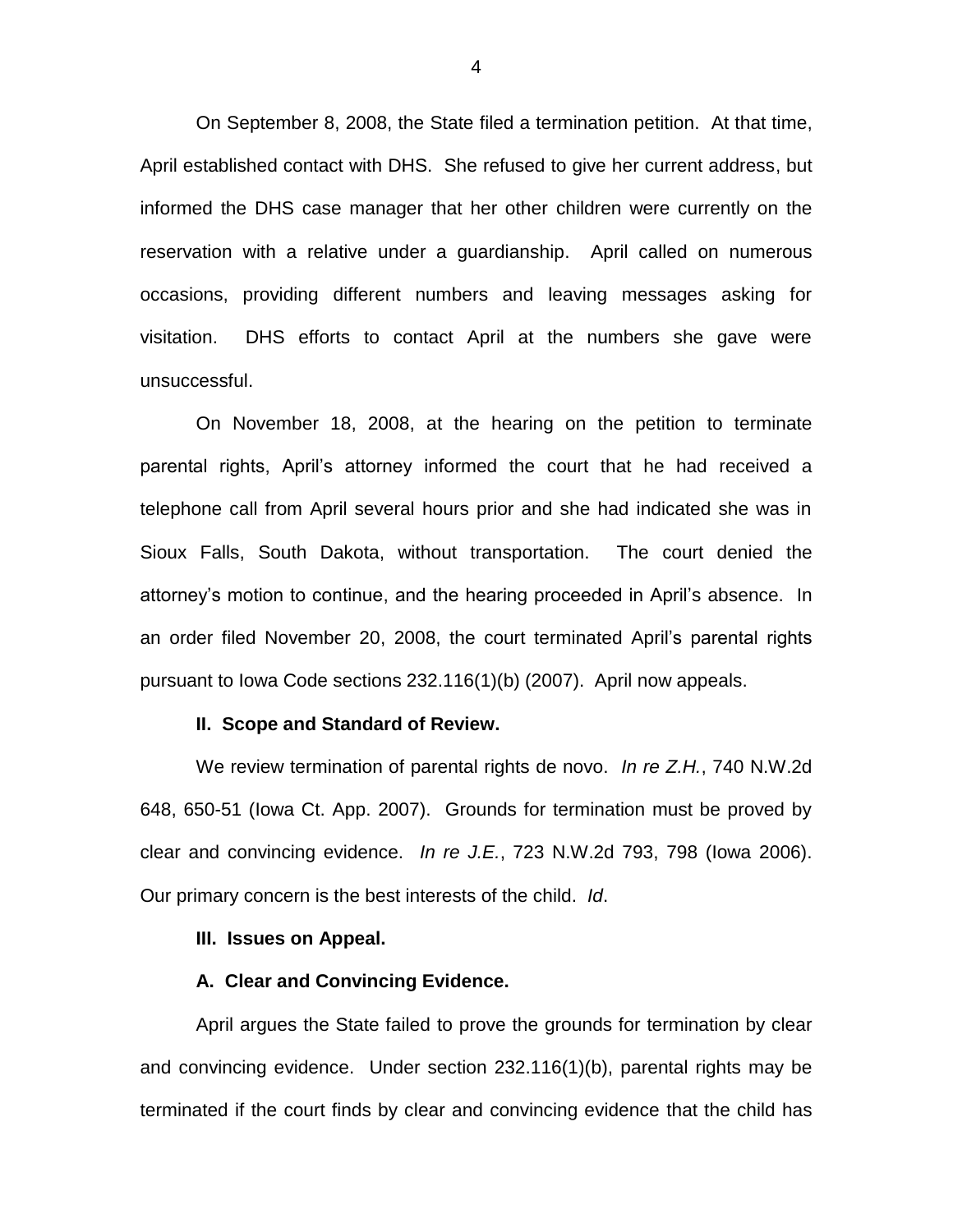been abandoned or deserted. April contends the evidence does not show that she had given up on parenting A.L.S. or that she had any intention of doing so. She claims there was merely a problem in making contact because of missed telephone calls.

Upon our review, we find clear and convincing evidence supports termination of April's parental rights. April has been involved with DHS in some capacity since 2001, when she left A.L.S. with friends of Alberto's because she did not want to parent him anymore. Since that incident, A.L.S. has been the subject of several more child protective assessments while in April's custody.

At the time of termination, April had not had any contact with A.L.S. since the CINA proceeding in July 2007. She had not even attempted to make any contact with A.L.S., or otherwise question his whereabouts, until the termination petition was filed in September 2008. She had not provided financial support for A.L.S. or assumed parental duties and responsibilities throughout that time. Even when April discovered her rights might be terminated and she initiated contact with DHS, she still refused to give her address. She left messages for the DHS worker with different numbers, but the DHS worker was unable to reach her at any of the numbers. Furthermore, although the parties agreed that the Oglala Sioux Tribe should take jurisdiction of April's other children, A.T. and M.S., the tribe withdrew any effort to take jurisdiction of A.L.S. due to April's complete disregard for A.L.S.

As the juvenile court stated, "April has shown no concern for this child for over the last year until approximately one month ago when she found out about

5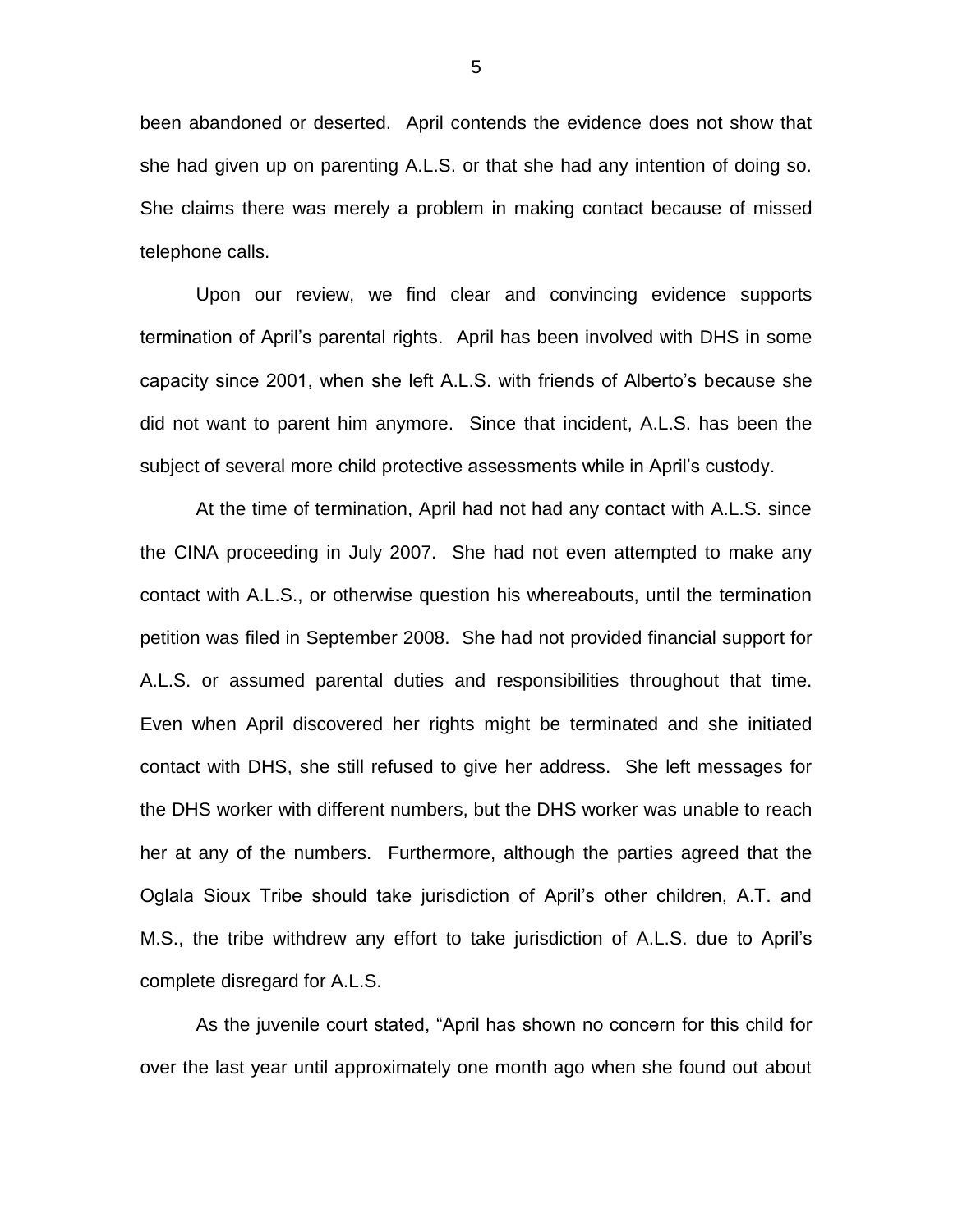the pending termination petition." We agree that clear and convincing evidence supports termination of April's parental rights.

## **B. Indian Child Welfare Act.**

April argues the evidence did not establish beyond a reasonable doubt that continued custody of A.L.S. by April or an Indian custodian is likely to result in serious emotional or physical damage to A.L.S. In support of her argument, April relies on 25 U.S.C. § 1912(f) (2008), and Iowa Code section 232B.6(6)(a), which provide:

No termination of parental rights may be ordered in the absence of a determination, supported by evidence beyond a reasonable doubt, including the testimony of qualified expert witnesses, that continued custody of the child by the child's parent or Indian custodian is likely to result in serious emotional or physical damage to the child.

April contends the record does not support the determination that returning A.L.S. to her custody would likely result in serious emotional and physical damage to A.L.S. The State and guardian ad litem argue that April has failed to preserve error with regard to this issue. Even if we were to assume, *arguendo*, that error has been preserved, we find the evidence proves beyond a reasonable doubt that A.L.S. will likely suffer serious harm if returned to April's care.

A.L.S. has been subject to many years of emotional and physical danger. He has been the subject of five child protective assessments while in April's custody and has changed placements numerous times. April has an extensive police record due to alcohol abuse and domestic disputes. Her behavior has continually put A.L.S. and his half-siblings in dangerous situations. She has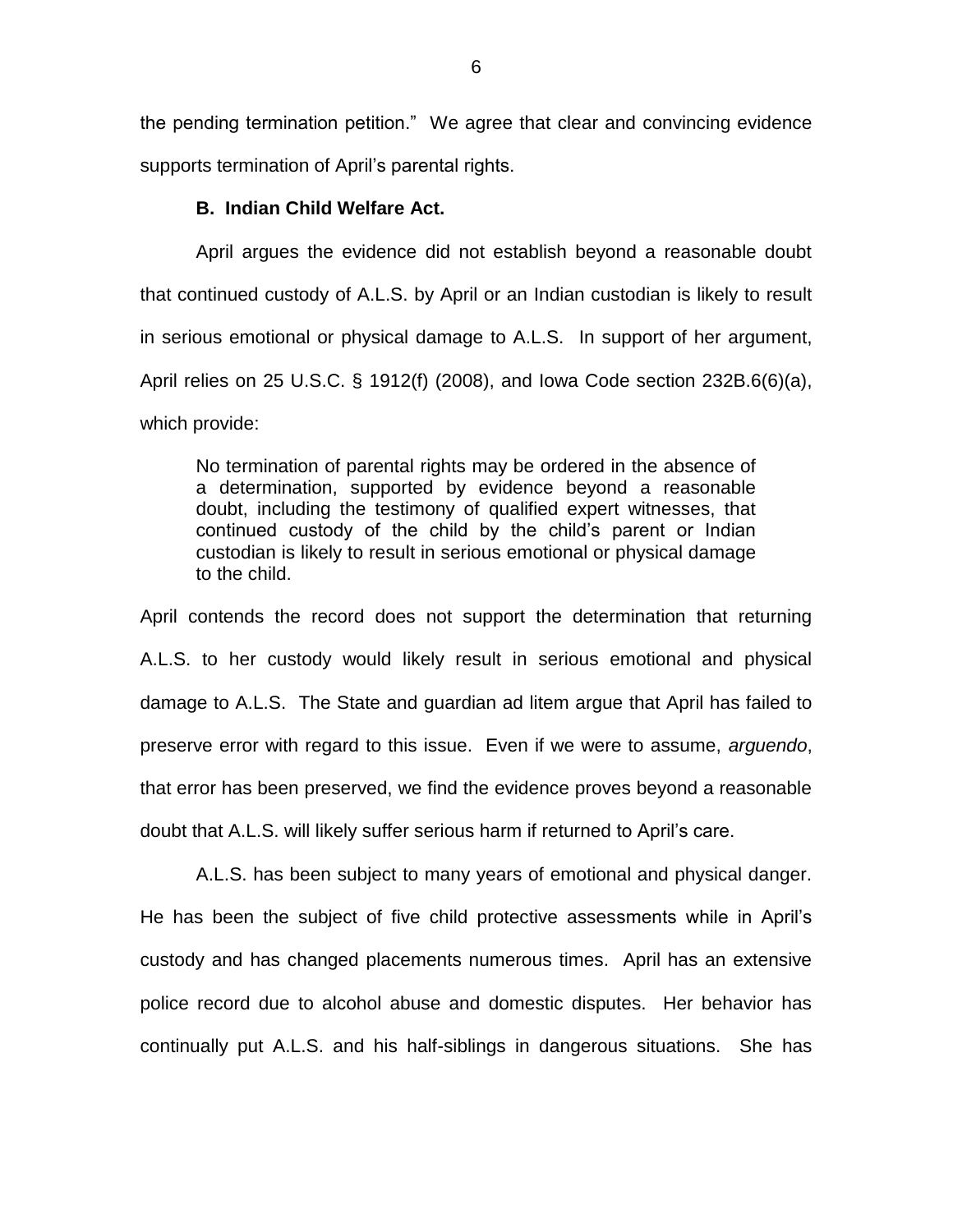abandoned A.L.S. on more than one occasion and, most recently, for more than a year after the CINA proceedings.

The Oglala Sioux Tribe intervened in the underlying CINA proceeding in order to monitor and facilitate active efforts toward reunification in compliance with State and Federal Indian Child Welfare Acts. The tribe designated a representative to participate in proceedings who appeared telephonically at a hearing to transfer jurisdiction of A.L.S.'s half-siblings, A.T. and M.S. However, the tribe withdrew any effort to take jurisdiction of A.L.S. due to April's abandonment of the child.

At the hearing on the petition for termination of parental rights, April's attorney stipulated to the State's synopsis of what testimony the DHS case manager would give if called to testify:

If [the DHS case manager in this case was] called to testify, she would testify that she has been the case manager since roughly May of 2007; that she is a member of the Native American and Indian team of the Department of Human Services; that she has an extensive history of managing cases involving Native American Indian persons; that she has been qualified in previous hearings as an expert in both the Federal and State Indian Child Welfare Acts; that she has a history of working with the Oglala Sioux Tribe and has substantial knowledge of the tribe's customs; that active efforts have been made to reunify the family, but they have not been successful; that serious emotional or physical damage to the child would be caused by being placed in the custody of either parent; . . . and that it is in the best interest of the child that the rights of the parents be terminated in order that he can enjoy some stability for the rest of his minority that he has not been able to enjoy thus far.

April's attorney further waived the right to cross-examine the DHS case manager.

Upon our review of the record, we find the evidence in this case proves

beyond a reasonable doubt that A.L.S. is likely to suffer serious emotional or

physical damage if returned to the custody of April.